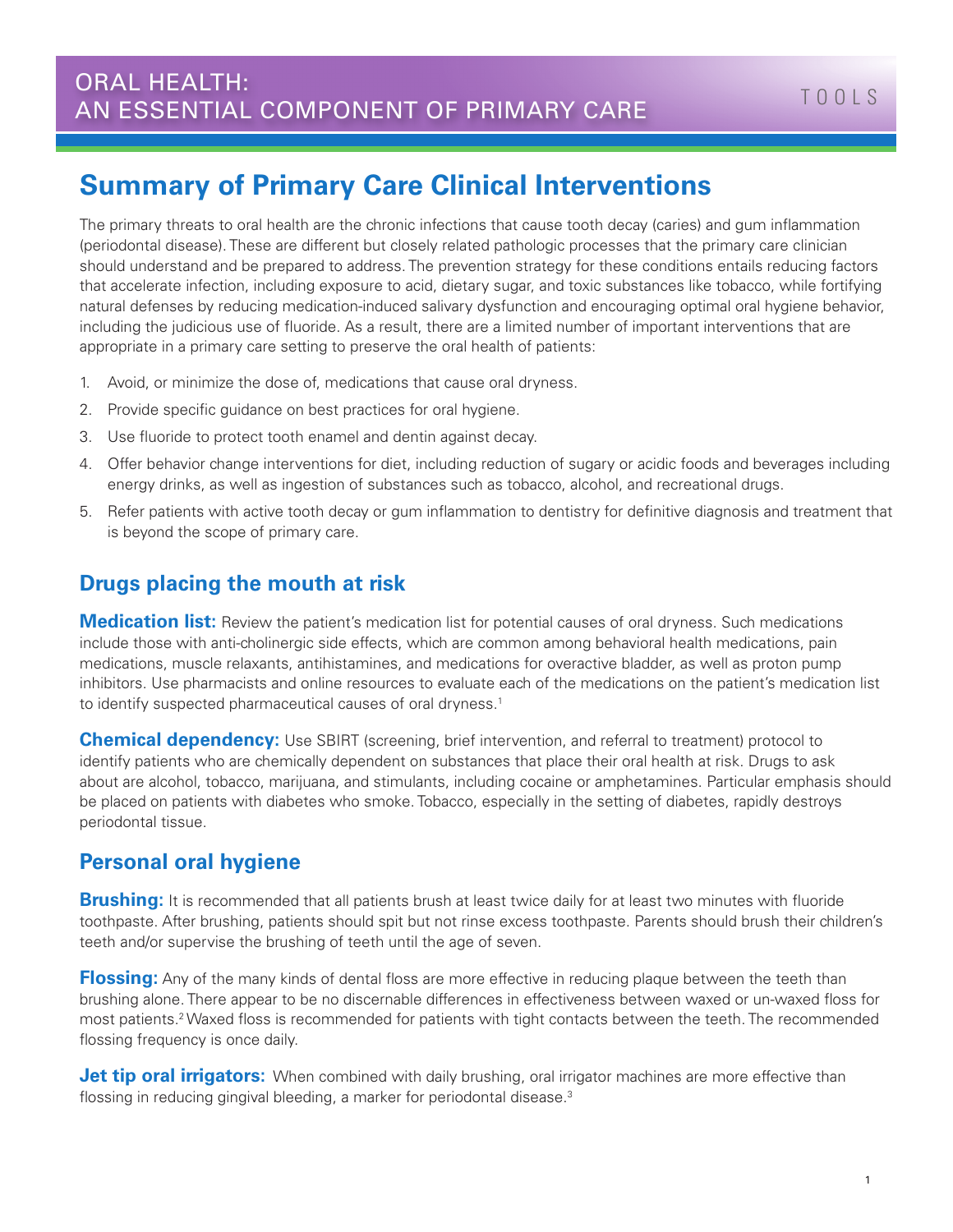**Toothpick-type cleaning devices:** There is no evidence that wooden stick toothpicks are superior to dental floss for controlling plaque, but they do appear to improve inter-dental gingival inflammation and reduce bleeding.<sup>4</sup>

#### **Fluoride**

Primary care clinicians and their care teams need to be familiar with three types of fluoride for prevention of caries. Used together or individually, these three forms of fluoride provide significant protection against caries. However, it is important to remember that any fluoride is better than no fluoride.<sup>5</sup>

**Fluoridated water:** Public water fluoridation has been shown to produce a 20–30 percent reduction in caries in both children and adults.<sup>5</sup>The lowering in 2015 of U.S. Public Health Service-recommended fluoride concentrations in public drinking water to 0.7 milligrams/liter addressed the concern about mild fluorosis in a small percentage of people that was attributable to water fluoridation noted in 2002 NHAHES (National Health and Nutrition Examination Survey) data.<sup>6</sup> In most communities water is fluoridated; however, bottled water is not. Primary care clinicians should give patients a clear message that public water fluoridation protects teeth, and encourage drinking tap water, particularly during pregnancy and early childhood when tooth formation is taking place, unless there is a public health reason to avoid it.

**Fluoride varnish:** Fluoride varnish is a 5 percent solution of sodium fluoride that is applied in an adhesive form to dry teeth. Studies in children with fluoride varnish applied every three to six months for two to three years show a 40 percent reduction in caries rates.7 The USPSTF (U.S. Preventive Services Task Force) recommends that all children ages 6 months to 5 years of age receive fluoride varnish two to four times yearly.

**Fluoride toothpaste**: Fluoride toothpaste is an important component of the fluoride intervention spectrum. Commercial toothpaste products contain concentrations of 0.15–0.76 percent fluoride. Fluoridated toothpaste is preferable to non-fluoridated toothpaste in preventing caries.

Topical fluoride is also available as gels and rinses by prescription and in some over-the-counter formulations. All of them have been shown to reduce the risk of caries.<sup>5</sup> These products contain higher concentrations of fluoride than fluoridated toothpastes and, unlike fluoride varnish, could potentially be ingested in large-enough quantity to cause acute fluoride toxicity. On the other hand, they may be more acceptable to adult patients than fluoride varnish, which must be administered in the office.

#### **Recommendations**

- Advise patients to brush with fluoride toothpaste at least twice daily, and to floss daily.
- In a pediatric practice, apply fluoride varnish every three to six months.<sup>8</sup>
- Consider offering fluoride varnish every six months for high-risk adult patients.

As is the case with any self-management support effort, success will depend on how well a patient understands the disease process, and their role in determining its course. Patients are most likely to engage in activities that are aligned with their priorities, and that they can afford. Primary care teams need to understand the range of interventions available to patients and their relative effectiveness so that they can guide patients in using the most effective intervention the patient will agree to. For example, using a sonic toothbrush is effective. However, if a patient cannot afford a sonic toothbrush, the patient should be guided to use correct brushing techniques with a manual toothbrush, flossing, and using a commercial toothpaste containing fluoride.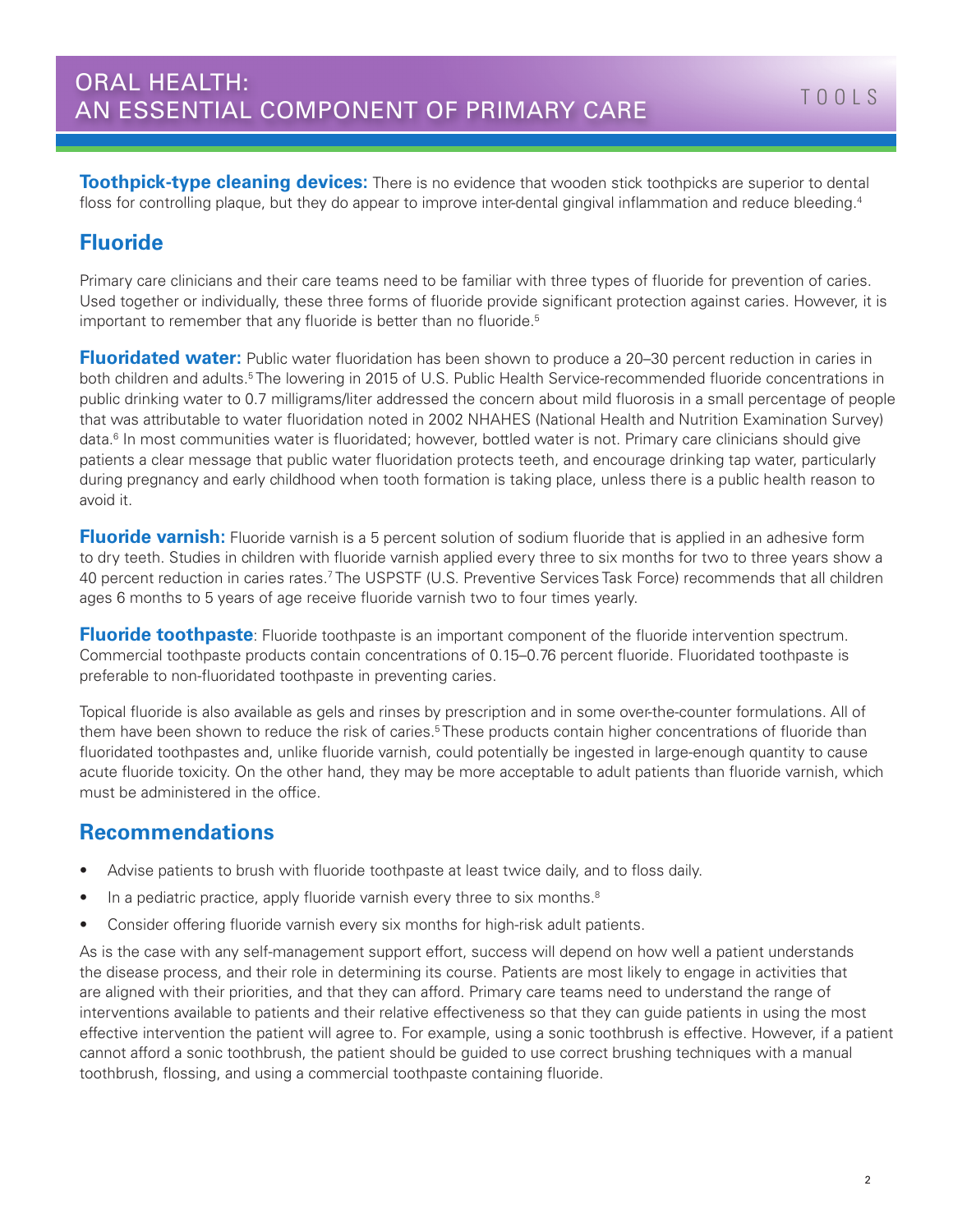#### **Dietary**

Every patient at high risk for caries should receive dietary counseling messages. The specific topics should include:

- Avoid sugar as well as sugar-containing foods and drinks.
- Avoid acidic beverages, including carbonated soft drinks with sugar substitutes.
- Limit coffee.
- Avoid alcohol.
- Avoid starchy foods that stick to gums and teeth. Clean the mouth with water after eating sweet or starchy foods, and brush after eating.
- Allow two to three hours between meals.

# **Educational methods**

There are a variety of methods clinicians can use to coach patients on oral health topics. Click on the highlighted method to learn more about that technique. These methods include:

• [Teach-back](http://www.nchealthliteracy.org/toolkit/tool5.pdf) • [Patient activation](http://www.informedmedicaldecisions.org/what-is-shared-decision-making/) • [Goal setting](https://www.familycarenetwork.com/sites/default/files/Bodenheimer%20Goal%20setting%20review.pdf) • [Motivational interviewing](http://www.motivationalinterviewing.org/)

As with other common behavioral change issues, one of the most effective tactics is "frequent positive messages" that reinforce to the patient the importance of behaviors that result in improved oral health.

### **References**

- 1. Aliko A, Wolf A, Dawes C, Aframanian D, Proctor G, Ekstrom J, et al. World Workshop on Oral Medicine VI: clinical implications of medication-induced salivary gland dysfunction. *Oral Surg Oral Med Oral Pathol Oral Radiol.* 2015;120(2):185-206.
- 2. Terézhalmy GT, Bartizek RD, Biesbrock AR. Plaque-Removal Efficacy of Four Types of Dental Floss. *J Periodontol.* 2008;(2):245-251.
- 3. Rosema NA, Hennequin-Hoenderos NL, Berchier CE, Slot DE, Lyle DM, van der Weijden. The effect of different interdental cleaning devices on gingival bleeding. *J Int Acad Periodontol.* 2011;13(1):2–10.
- 4. Hoenderdos NL, Slot DE, Paraskevas S, Van der Weijden, GA. The efficacy of woodsticks on plaque and gingival inflammation: a systematic review. *Int J Dent Hyg.* 2008;6(4):280-298.
- 5. Griffin SO, Regnier E, Griffins PM, and Huntley V. Effectiveness of Fluoride in Preventing Caries in Adults. *J Dent Res.*  2007;86(5):410-415.
- 6. Gooch BF. U.S. Public Health Service Recommendations for Fluoride Concentration in Drinking Water for the Prevention of Dental Caries. *Public Health Reports.* 2015;130:1-14.
- 7. Marinho V. Cochrane fluoride reviews: an overview of the evidence on caries prevention with fluoride treatments. *Faculty Dental Journal.* 2014;5(2):78-83.
- 8*. Final Recommendation Statement: Dental Caries in Children from Birth Through Age 5 Years: Screening.* U.S. Preventive Services Task Force. December 2014. Avaliable at: [www.uspreventiveservicestaskforce.org/Page/Document/](http://www.uspreventiveservicestaskforce.org/Page/Document/RecommendationStatementFinal/dental-caries-in-children-from-birth-through-age-5-years-screening) [RecommendationStatementFinal/dental-caries-in-children-from-birth-through-age-5-years-screening](http://www.uspreventiveservicestaskforce.org/Page/Document/RecommendationStatementFinal/dental-caries-in-children-from-birth-through-age-5-years-screening). Accessed February 12, 2016.

Source: Developed by Qualis Health for the Washington Dental Service Foundation "Oral Health Preventive Services in Primary Care Project". 1st ed. Seattle, WA. December 2014.